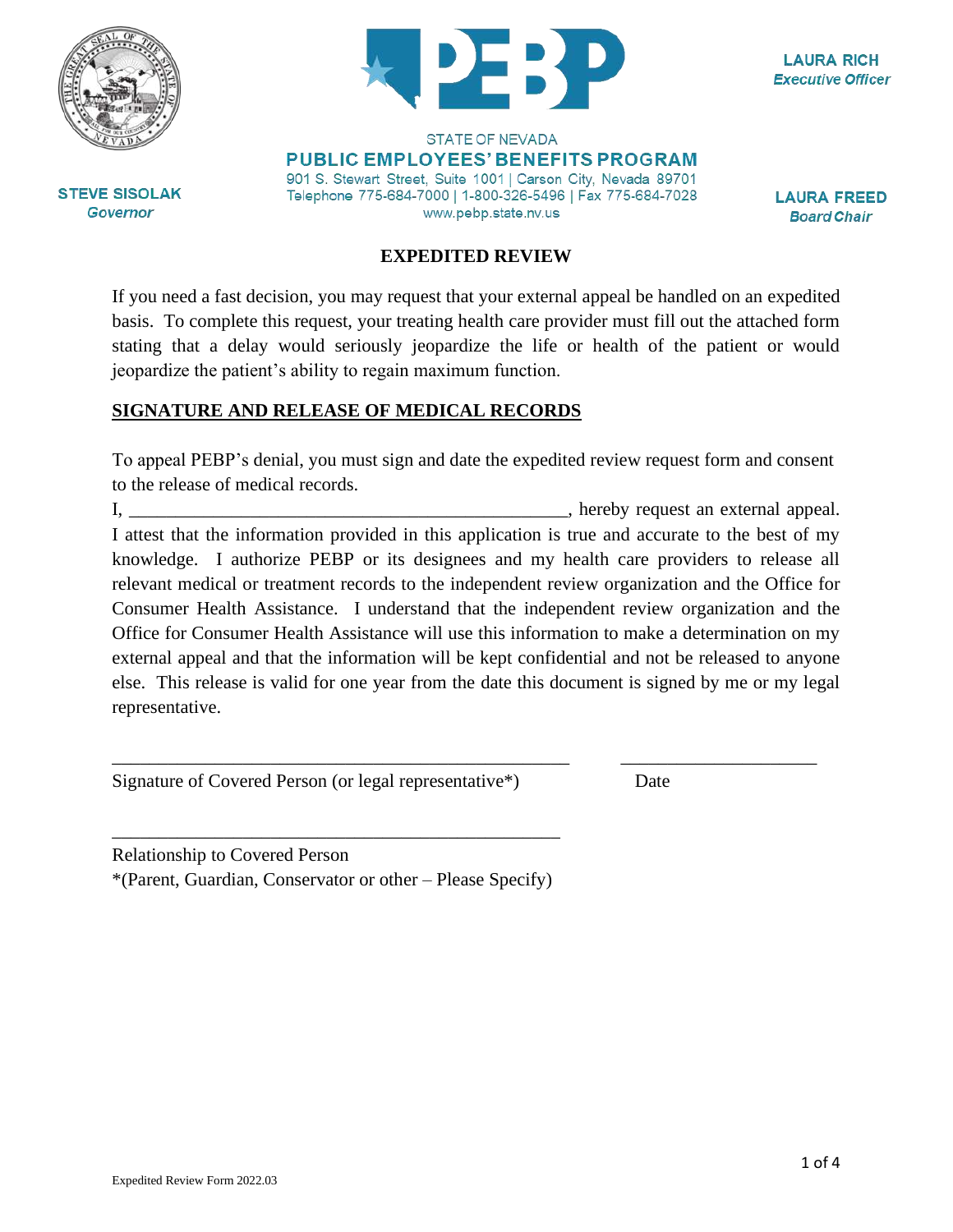

**LAURA RICH Executive Officer** 

**PUBLIC EMPLOYEES' BENEFITS PROGRAM** 

901 S. Stewart Street, Suite 1001 | Carson City, Nevada 89701 Telephone 775-684-7000 | 1-800-326-5496 | Fax 775-684-7028 www.pebp.state.nv.us

**STATE OF NEVADA** 

**LAURA FREED Board Chair** 

**Governor** 

# **APPOINTMENT OF AUTHORIZED REPRESENTATIVE**

(Complete this section only if someone else will be representing you in this appeal.)

You can represent yourself, or you may ask another person, including your treating health care provider, to act as your authorized representative. You may revoke this authorization at any time.

I hereby authorize \_\_\_\_\_\_\_\_\_\_\_\_\_\_\_\_\_\_\_\_\_\_\_\_\_\_\_\_\_\_\_\_\_\_\_\_\_\_\_\_\_\_\_\_\_ to pursue my appeal on my behalf.

(Print Name)

\_\_\_\_\_\_\_\_\_\_\_\_\_\_\_\_\_\_\_\_\_\_\_\_\_\_\_\_\_\_\_\_\_\_\_\_\_\_\_\_\_\_\_\_\_\_\_\_\_\_\_\_\_\_\_\_\_\_\_\_\_\_\_\_\_\_\_\_\_\_\_\_\_\_\_\_\_\_

\_\_\_\_\_\_\_\_\_\_\_\_\_\_\_\_\_\_\_\_\_\_\_\_\_\_\_\_\_\_\_\_\_\_\_\_\_\_\_\_\_\_\_\_\_\_\_\_\_\_\_\_\_\_\_\_\_\_\_\_\_\_\_\_\_\_\_\_\_\_\_\_\_\_\_\_\_\_

Signature of Covered Person (or legal representative) Date

Address of Authorized Representative:

 $\text{Telephone } \#: (\text{Day})$ 

Telephone #: (Evening)\_\_\_\_\_\_\_\_\_\_\_\_\_\_\_\_\_\_\_\_\_\_\_\_\_\_\_\_\_\_\_\_\_\_\_\_\_\_\_\_\_\_

2 of 4

**STEVE SISOLAK** 

\_\_\_\_\_\_\_\_\_\_\_\_\_\_\_\_\_\_\_\_\_\_\_\_\_\_\_\_\_\_\_\_\_\_\_\_\_\_\_\_\_\_\_\_\_\_ \_\_\_\_\_\_\_\_\_\_\_\_\_\_\_\_\_\_\_\_\_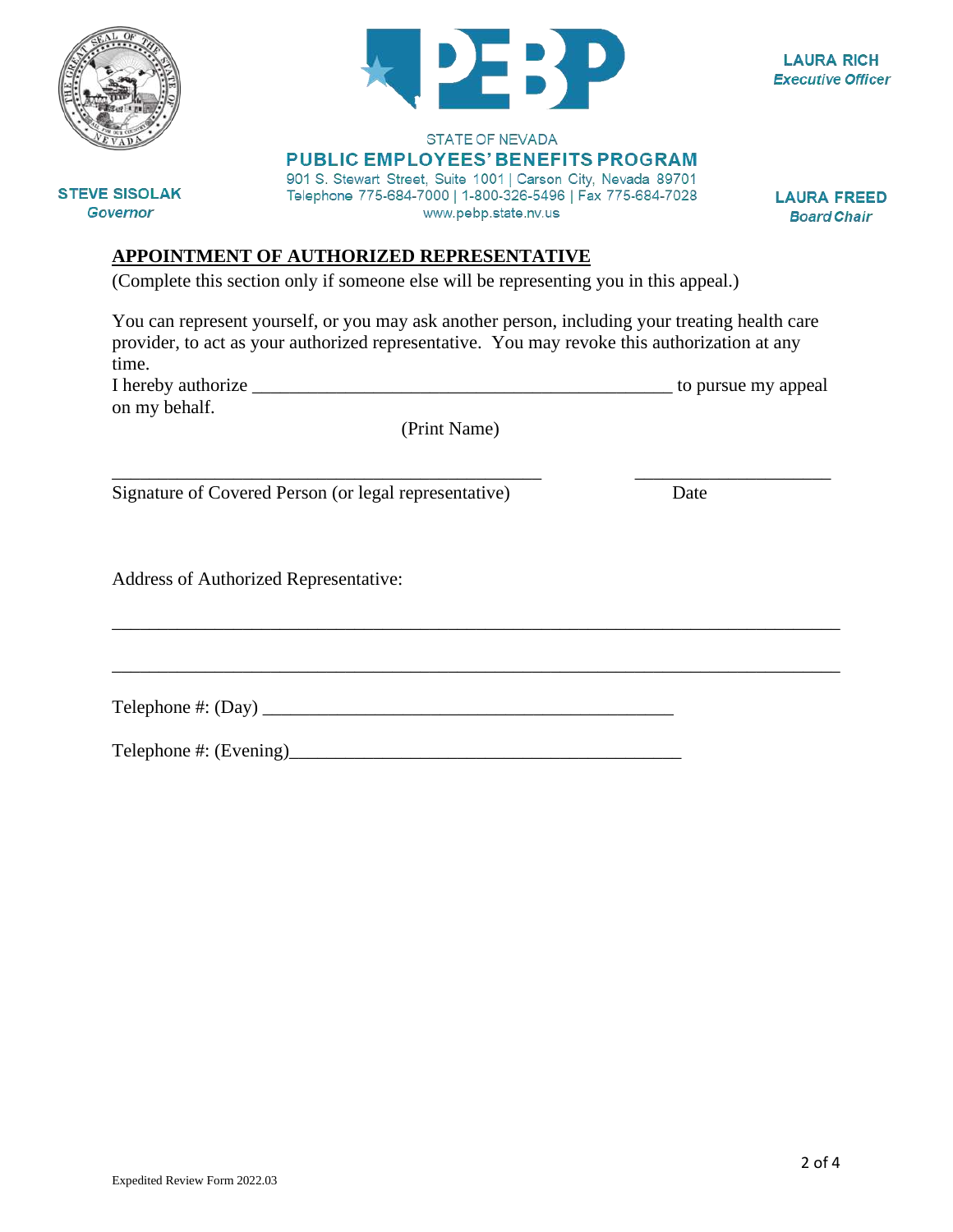



**LAURA RICH Executive Officer** 

**STEVE SISOLAK Governor** 

**STATE OF NEVADA PUBLIC EMPLOYEES' BENEFITS PROGRAM** 901 S. Stewart Street, Suite 1001 | Carson City, Nevada 89701

Telephone 775-684-7000 | 1-800-326-5496 | Fax 775-684-7028 www.pebp.state.nv.us

**LAURA FREED Board Chair** 

### **CERTIFICATION OF TREATING HEALTH CARE PROVIDER FOR EXPEDITED CONSIDERATION OF A PATIENT'S EXTERNAL REVIEW**

## **NOTE TO THE TREATING HEALTH CARE PROVIDER:**

Patients can request an external review when their health care provider (PEBP) has denied a health care service or course of treatment on the basis of a utilization review determination that the requested health care service or course of treatment does not meet the health carrier's requirements for medical necessity, appropriateness, health care setting, level of care of effectiveness of the health care service or treatment you requested. The Office for Consumer Health Assistance oversees external reviews. The standard external review process can take up to 15 days from the date the patient's request for external review is received by the Office for Consumer Health Assistance. Expedited external review is available only if the patient's treating health care provider certifies that adherence to the time frame for the standard external review would seriously jeopardize the life or health of the covered person or would jeopardize the covered person's ability to regain maximum function. An expedited external review must be completed at most within 72 hours of receipt. This form is for the purpose of providing the certification necessary to initiate expedited review.

\_\_\_\_\_\_\_\_\_\_\_\_\_\_\_\_\_\_\_\_\_\_\_\_\_\_\_\_\_\_\_\_\_\_\_\_\_\_\_\_\_\_\_\_\_\_\_\_\_\_\_\_\_\_\_\_\_\_\_\_\_\_\_\_\_\_\_\_\_\_\_\_\_\_\_\_\_\_

\_\_\_\_\_\_\_\_\_\_\_\_\_\_\_\_\_\_\_\_\_\_\_\_\_\_\_\_\_\_\_\_\_\_\_\_\_\_\_\_\_\_\_\_\_\_\_\_\_\_\_\_\_\_\_\_\_\_\_\_\_\_\_\_\_\_\_\_\_\_\_\_\_\_\_\_\_\_

\_\_\_\_\_\_\_\_\_\_\_\_\_\_\_\_\_\_\_\_\_\_\_\_\_\_\_\_\_\_\_\_\_\_\_\_\_\_\_\_\_\_\_\_\_\_\_\_\_\_\_\_\_\_\_\_\_\_\_\_\_\_\_\_\_\_\_\_\_\_\_\_\_\_\_\_\_\_

#### **GENERAL INFORMATION:**

Name of Treating Health Care Provider: \_\_\_\_\_\_\_\_\_\_\_\_\_\_\_\_\_\_\_\_\_\_\_\_\_\_\_\_\_\_\_\_\_\_\_\_\_\_\_\_\_\_\_

Mailing Address:

Telephone #: \_\_\_\_\_\_\_\_\_\_\_\_\_\_\_\_\_\_\_\_\_\_\_\_\_\_\_\_\_\_\_\_\_\_\_\_\_\_\_\_

Fax #: \_\_\_\_\_\_\_\_\_\_\_\_\_\_\_\_\_\_\_\_\_\_\_\_\_\_\_\_\_\_\_\_\_\_\_\_\_\_\_\_\_\_\_\_\_\_

Licensure and area of Clinical Specialty:

Name of Patient:

Primary insured's ID # as indicated on their insurance ID card: \_\_\_\_\_\_\_\_\_\_\_\_\_\_\_\_\_\_\_\_\_\_\_\_\_\_\_